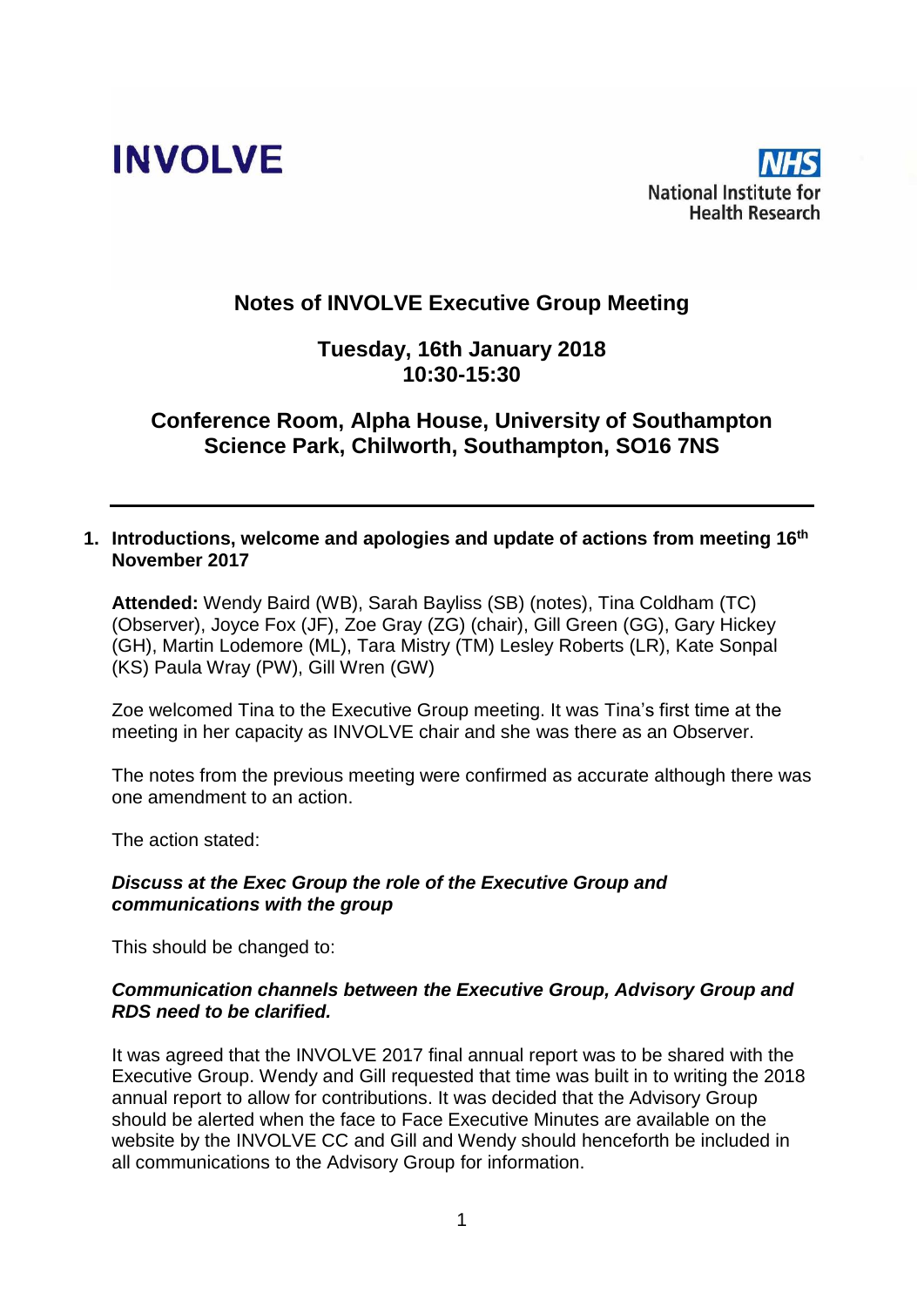#### *Actions*

*Sarah: To amend the action on notes of 16th November 2017.*

*Zoe: Send the 2017 INVOLVE annual report to Executive Group.*

*Sarah: Alert the Advisory Group when the Executive notes are available on the website.*

*Sarah: Add Wendy and Gill to the Advisory group Mailing list.*

#### **2. RDS Partnership Development**

Zoe reported that The RDS-INVOLVE partnership (in practice) celebrated its first birthday in September 2017. She went on to explain that there have been a number of mechanisms for review of the partnership and its future work in recent months, and the paper that was presented at the meeting set out what has been discussed so far, as a basis for discussion and agreement to a way forward which takes any agreed recommendations into action.

Zoe advised that in autumn 2017, herself and Lesley Roberts, as Executive member, presented to the RDS Directors about the partnership, a year on, followed by a discussion about what would be important to them moving forward. She explained that in the autumn, there had been a workshop involving the INVOLVE SPIM's and the RDS Public Involvement Community (PIC) to reflect on progress so far and to look to the future development of the partnership. This workshop surfaced some of the benefits of the partnership so far, the backdrop to our joint work in terms of system challenges, issues and ideas for future development and a deepening of the partnership.

Zoe explained that in December, herself and RDS leads discussed ways of strengthening joint working and making best use of the investment of time and expertise of the RDS leads (a role description is provided, as was previously agreed with Wendy and Gill) as funded through the INVOLVE contract. This meeting, building on the previous discussions, formed the basis of the questions posed at section 3 of the presented paper and informs the proposed next steps. Executive Group members were asked to consider the points raised in the paper and to come prepared to the meeting to discuss.

Zoe explained that the purpose of the discussion was also to think strategically about how the partnership can move forward whilst also communicating that relationship with the Executive Group, Advisory Group and Associates. Zoe advised that the INVOLVE contract was just about to start year 3 of a 4 year contract with the potential to extend for an extra year. If the option to extend for one year was granted by the DH then the full next contract would be due out in autumn 2019 (potentially when the conference is due) and we would need to demonstrate the value and benefit of the partnership when bidding for a new contract.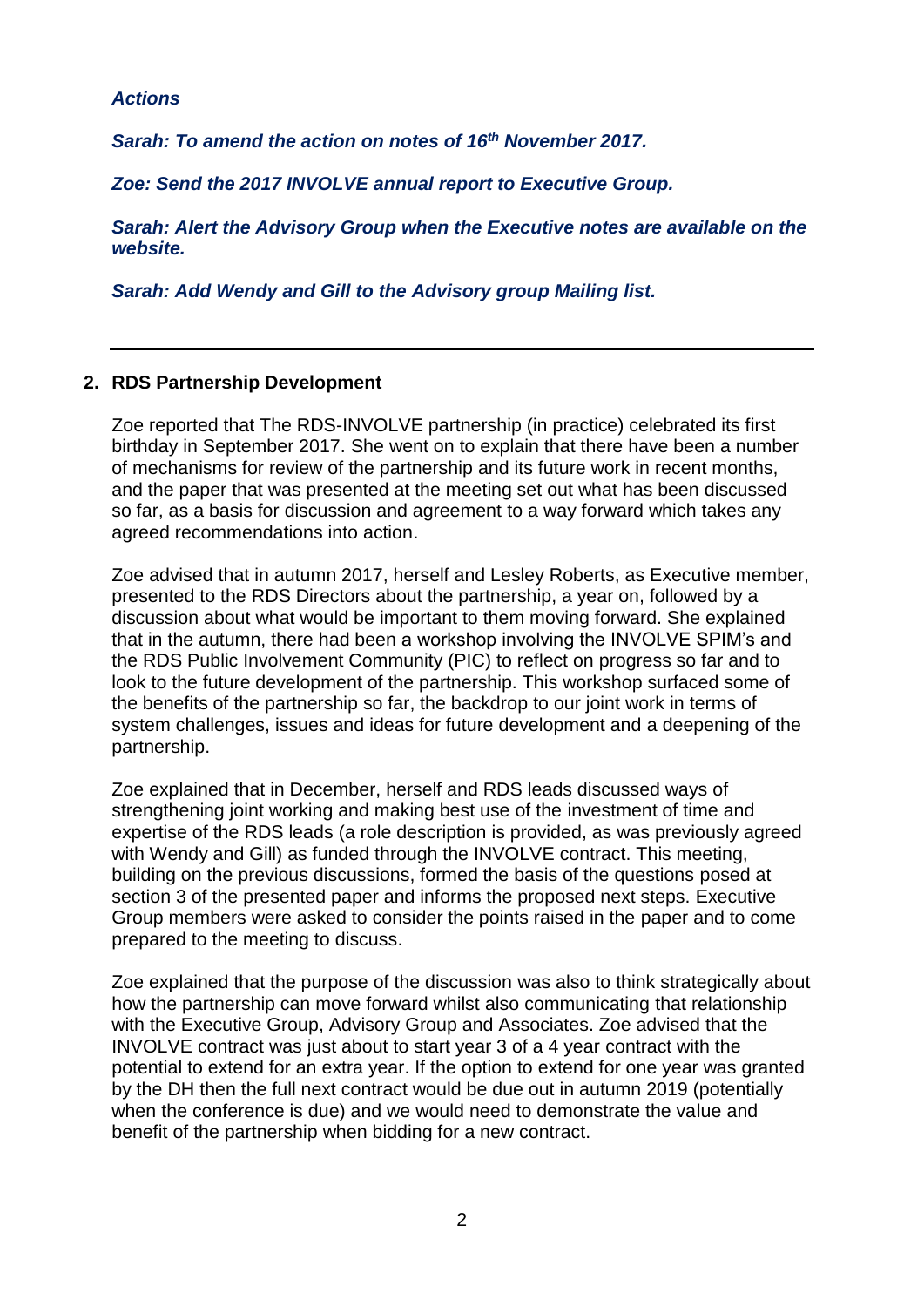Zoe reported that Wendy, Gill and herself discussed that a way of acting upon agreed ways forward, would be to agree RDS-INVOLVE objectives forming part of both INVOLVE and RDS work plans in March/April 2018 (fits planning cycles for RDS – aiming to agree own focus in March) and to follow this with a communications plan. The goal was not to create new work. For example, objectives might include piloting standards, joining up on certain projects. Gary supported that a key benefit was the opportunity to get RDS views and input on INVOLVE led work, for example co-production.

Wendy reported that the RDS Directors were supportive of the partnership. She felt that with the new RDS contracts PPI budgets might be under pressure which would make it more essential for Directors to feel that the relationship adds value. She felt the part two report which Gary is initiating on regional networking could help address this. She explained that we need to show evidence of on-going value of the partnership and to showcase what success looks like. This could be evidenced as case studies of benefits to both partners and the NIHR.

Paula suggested INVOLVE and RDS leads need to remind RDS Directors about the partnership benefits it can bring through providing examples of how the INVOLVE/RDS partnership has made a difference. These examples should include the benefits of linking up nationally and taking national resources, like the coproduction guidance and making them useful for local areas. She suggested that we report impact case studies for networks and ask regions for specific examples of local linking up including RDS/INVOLVE to show to the directors. RDS Directors and PPI leads should play a part in preparing the report. This report can then be sent to DH, RDS directors and RDS regions to include an overarching summary. Paula suggested that by asking the RDS to pilot the Standards and the Diversity work in line with Going the Extra Mile, it will show how the local to national link up is working.

There was then a discussion about who else do we need to influence re the partnership and how this would affect the report. Zoe asked Gill and Wendy to create a stakeholder analysis table of who do we need to influence for this partnership e.g. CCF. To be sent to the Exec Group for comments and review and to decide who is most important to influence.

Gary noted his concern that we could end up writing something for several audiences e.g. RDS directors and DH and which met the needs of none. In particular, he noted that the DH did not favour a lengthy report. It was agreed that the DH required a short report but that there could be links in that report to vignettes of effective practice.

Gary noted that Andy Roberts from University of West of England wanted to undertake an evaluation of regional networks. Wendy's concern with this approach was that it could feel like a league table and affect people's goodwill. Gary explained that he felt similarly, and Andy had suggested a peer review approach. Gary would be discussing this with Wendy, Gill and Andy to ensure we get what we want out of it to achieve not only our objectives but a piece of work that will benefit and be shared across the regions.

There were discussions about how the wider contracting environment of NIHR (the outcome of the RDS bid is still awaited, then the CLAHRC contract etc will be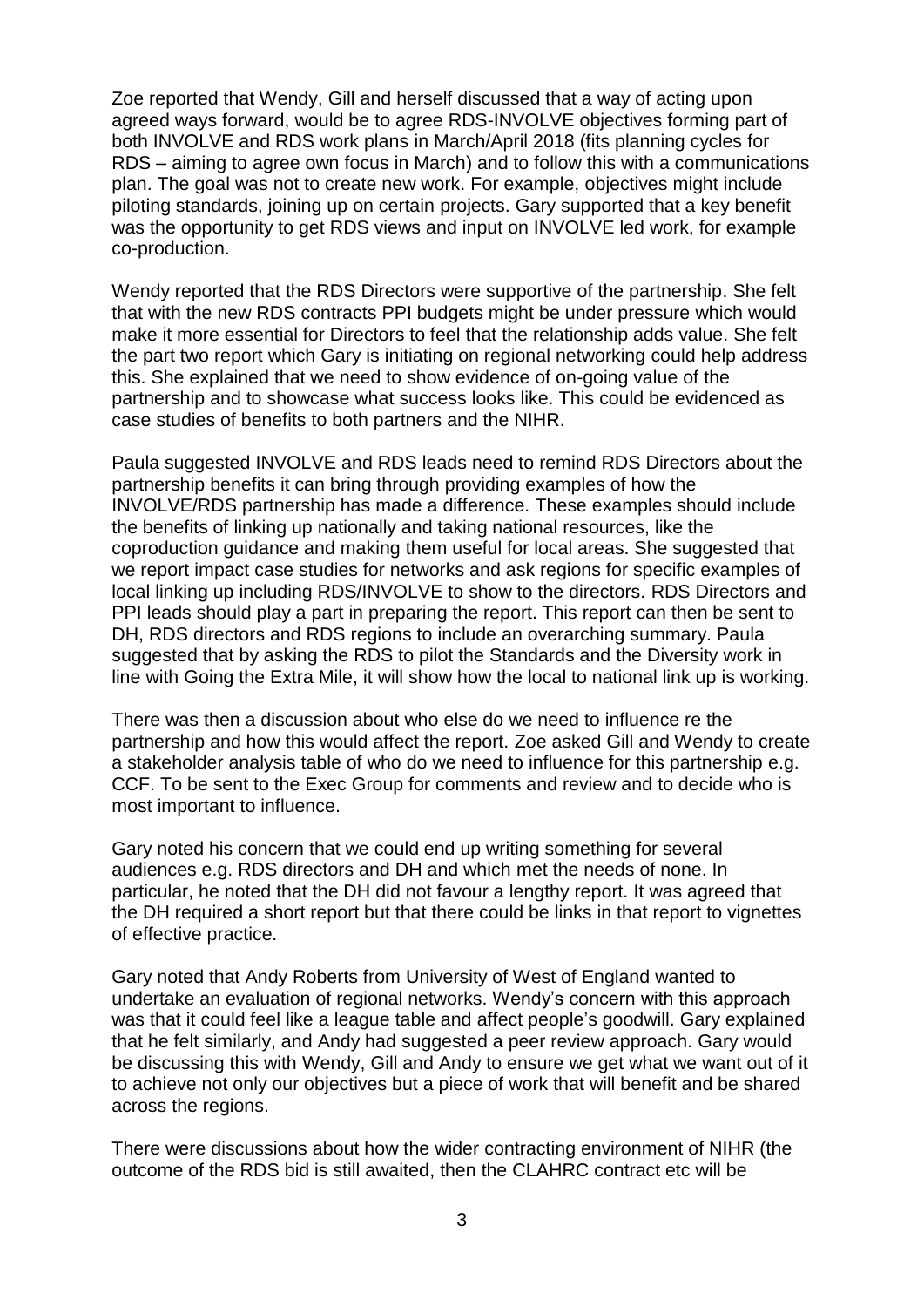released) makes regional working and partnership challenging at times and means that progress in moving forward can be stalled. It was noted that the Advisory Group (AG) may be aware of this to a greater or lesser extent, and the impact upon the work of INVOLVE and the RDS partnership. It was noted that the landscape is ever changing and by the time information has been shared things have changed. It was therefore agreed a communication which gave an overview of the broader landscape and context within which INVOLVE is working, and highlighted the broad timeline and process (time involved) that might be anticipated in any future tendering process for INVOLVE. Tina agreed to prepare this and agree with Zoe, then send this in advance of the meeting, with the papers, to members of the AG.

Discussions took place regarding the best ways to link up group members and the RDS lay members through PIC and it was agreed that Tina would attend the RDS PIC 6<sup>th</sup> February 2018 to begin this exploration. Then there would be a discussion with the Advisory group about what else could be done to build closer relationships between RDS and INVOLVE lay members. We could then illustrate what we are doing in the partnership generally and connect up what relationships in regions lay members already have to try and explore how broad the relationships are. Wendy said that she could share the RDS PPI leads contacts with Advisory Group members to see if they want to contact local leads to establish links.

Wendy emphasized the importance of RDS leads having input to the INVOLVE annual report which goes to DH, to help reflect the RDS INVOLVE partnership in the best way. Wendy and Gill noted that they were discussing the RDS national PPI strategy on 6<sup>th</sup> February. Zoe noted that INVOLVE were not aware of the meeting and it was agreed that there should be an INVOLVE presence at this meeting given the partnership – it was important for both parties to be aware of and contribute to strategic developments as appropriate.

Wendy suggested that plans were made to discuss plans for the contract tender with RDS Directors once the timeline is established and this could done at the September RDS Directors Strategy meeting.

#### *Actions:*

*Wendy: to send an invite to Tina and Gary for the RDS PIC on the 6th February.*

*Tina: to prepare and agree with Zoe a communication which gives an overview of the broader landscape and context within which INVOLVE is working, and highlights the broad timeline and process that might be anticipated in any future tendering process for INVOLVE, then send this with the papers in advance of the Advisory Group Meeting.* 

**Wendy: to share RDS PPI Leads contacts with Group members – communication via Tina as Chair encouraging link up** 

*Gill and Wendy: to create a Stakeholder analysis table and send to Exec group for comments in advance of the next telecall*

*Zoe: To consider timescale for meeting with RDS Directors regarding the INVOLVE tender process.*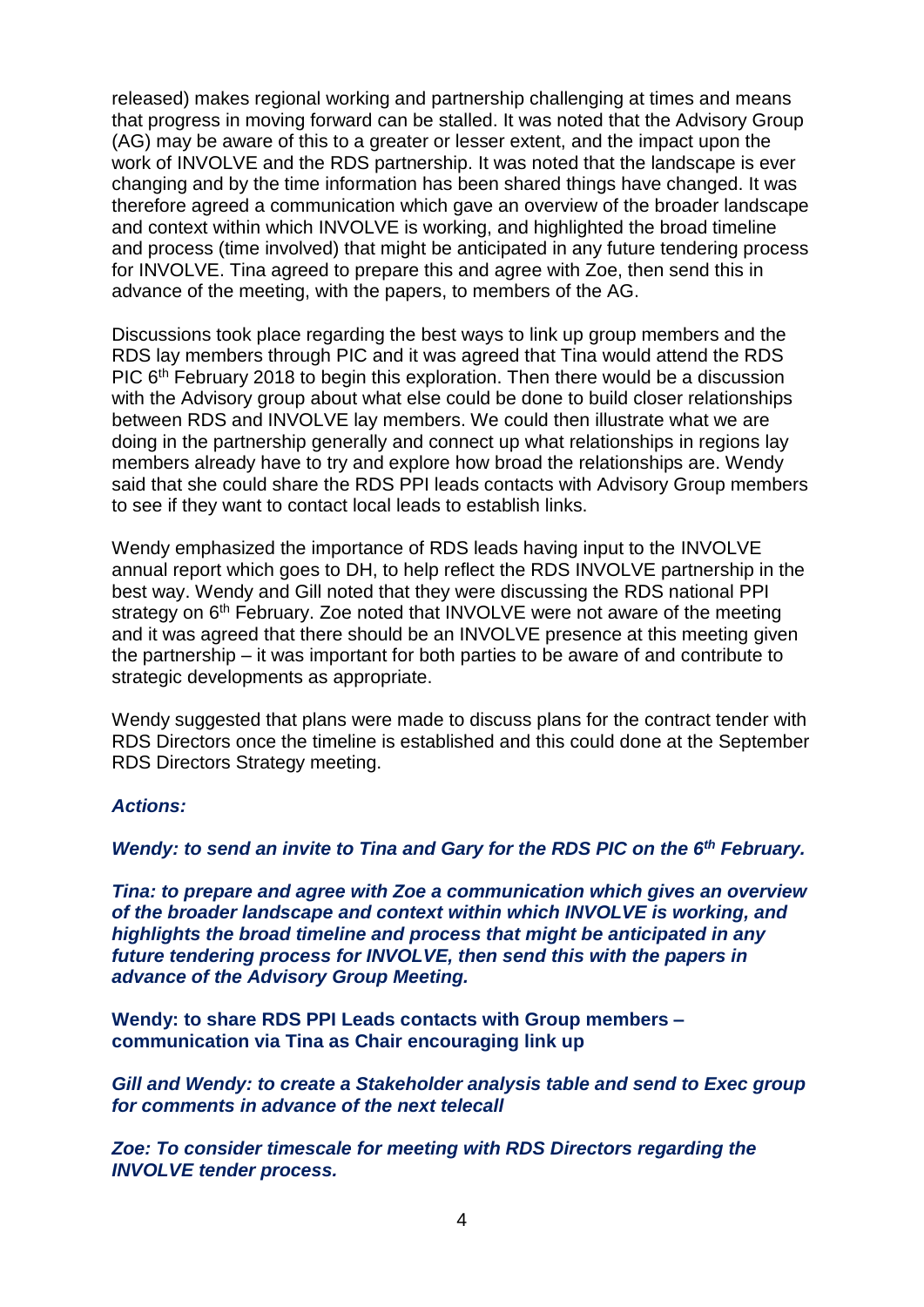### **3. Agenda item 3 & 4 Strategic Plan update and Work Programme 18-19/ taking National Leadership areas to the next level, including update on RDS project processes**

### **Strategic Plan Update - Zoe Gray**

Zoe reported that there was a meeting to discuss the Executive proposed INVOLVE Strategic Framework on the 13<sup>th</sup> February with Chris Whitty & Louise Wood at the DH offices in London and after this she would bring the results of those discussions back to the Executive Group.

Zoe explained that the strategy would need to be aligned to the emerging strategy from the PPI National Directors office which Zoe would need to discuss with Simon before the 13<sup>th</sup>.

Zoe reported that the 2018/19 Work Programme would be aligned to the foundations of the new Strategy but that shouldn't mean additional work as the DH were keen that we didn't take on any additional work.

#### **International network – Gary Hickey**

Gary updated the group that we had successfully hosted an event in November 2017 to launch the network and the working group are meeting on the 19<sup>th</sup> January to begin planning a follow up event. He explained that his preference was for a two day event which will a) sign off on the vision and objectives and move forward on some governance issues b) include some work on 'impacts of PPI'.

### **Co-production – Gary Hickey**

Gary explained that the Co-production guidance had now been written and that attention now turns to implementation and dissemination. He intends to take the guidance to the Senior Leadership Team meeting on the 27<sup>th</sup> February for their support. He noted that NETSCC want to talk to him about using the guidance and he would also be seeking discussion with the wider NIHR family including CCF, RDS and TCC. He said that it would also be used as part of induction training.

Outside of the NIHR he reported that the Centre for Co-production at UCL wanted to use the guidance as part of the development of their Centre and possibly in training. And it was being used as part of a EU2020 bid (of which Wessex Institute is a partner) where they could use the methodology of co-production.

Gary then went on to ask the following questions, answers to which would inform his discussion with the project Working Group:

- 1. What is the 'route' for implementation in NIHR?
- 2. What might implementation look like for different parts of NIHR?
- 3. Time-scales?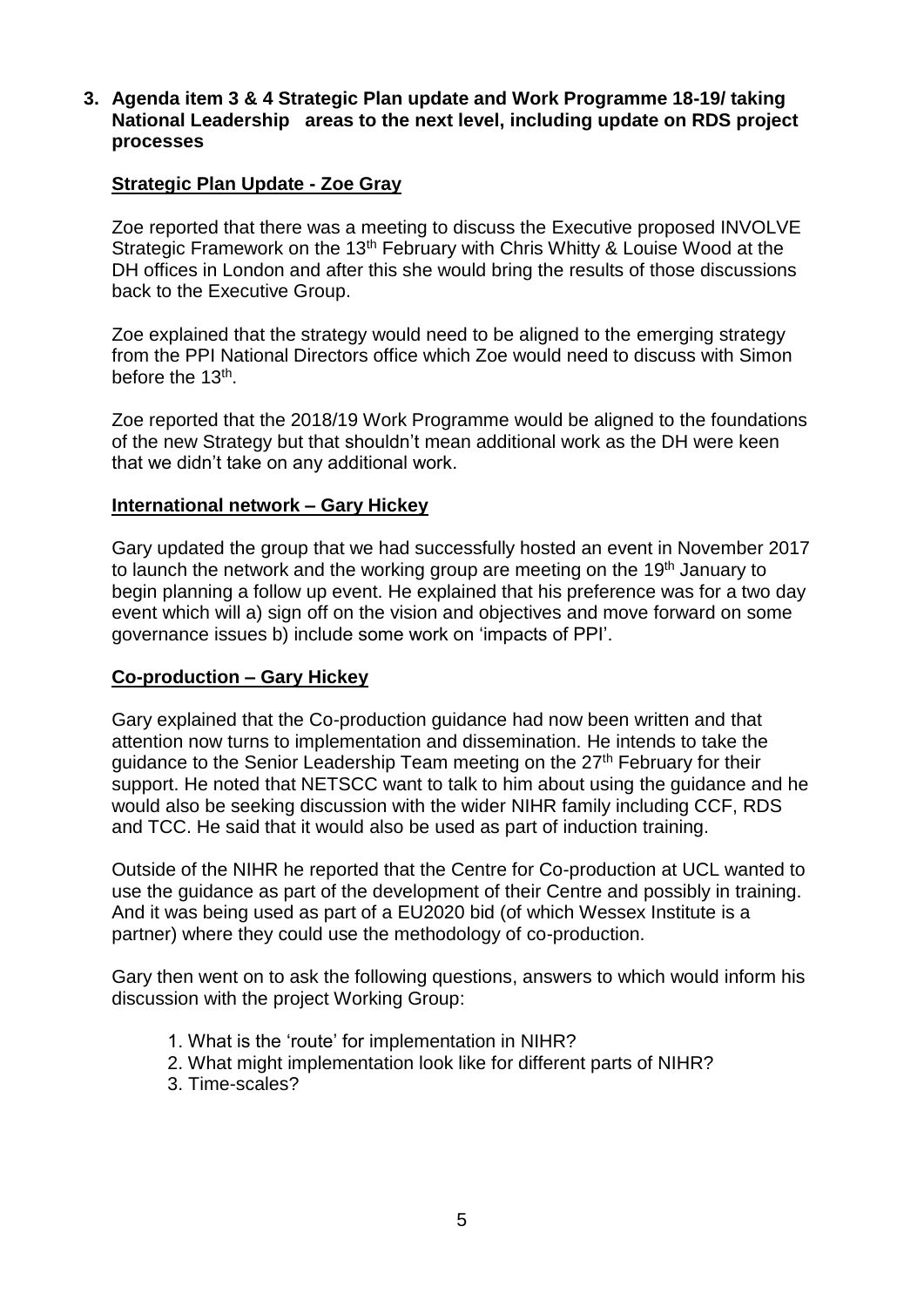Discussion took place amongst the group and following suggestions were made:

- Can the co-production guidance be reflected in SAF applications ultimately? We need to think about the stages pathway and look to see who we can influence before the point of no return i.e. before they get the funding.
- Aim to influence from the top down but also push from bottom up in a pincer movement.
- Speak to Programme Directors
- Public need to get to know about it  $-$  how?
- Produce Briefing document for lay reviewers.
- Make people aware this is not meant to be the gold standard of PPI that they must follow religiously – it is about principles they can use.
- We need more communications with NHS England regarding co-production
- Produce quidelines for different funding programmes.
- To be discussed at the NIHR strategy board.
- The evidence will be in action can we put some resource to evaluation?
- The benefits and challenges of co-production needs to be explored.
- Discuss at an RDS PIC.
- The PIC RDS working group could become coproduction ambassadors
- We need to provide funding bodies with guidance.
- RDS could use the guidance when talking to researchers but lay reviewers need to be on board.
- Somebody from RDS sit on every funding panel so they should be well informed about coproduction and able to be ambassadors for guidance
- The Advisory group and RDS PIC can help to spread the word.

Gary stressed that the guidance is not a blue print for co-producing research and that parts of it will remain contested and there are grey areas. We have moved the debate on considerably but there are still areas for clarification and future work. He said what are we trying to achieve is to create more opportunities for co-production.

Some people noted that there is still confusion for some between co-production and co-applicants.

Tina made the point that the aims/objectives in *Going the Extra Mile* were long-term and achieving a critical mass in co-production will not happen overnight.

Gary explained what the ideas were for dissemination were so far:

- INVOLVE website
- **Twitter**
- Newsletter
- Webinar
- Synergising patient engagement (SYNaPsE)
- Article on the journal Evidence and Policy
- Discuss with wider NIHR Comms

Gary asked for any further ideas for dissemination to be sent to him.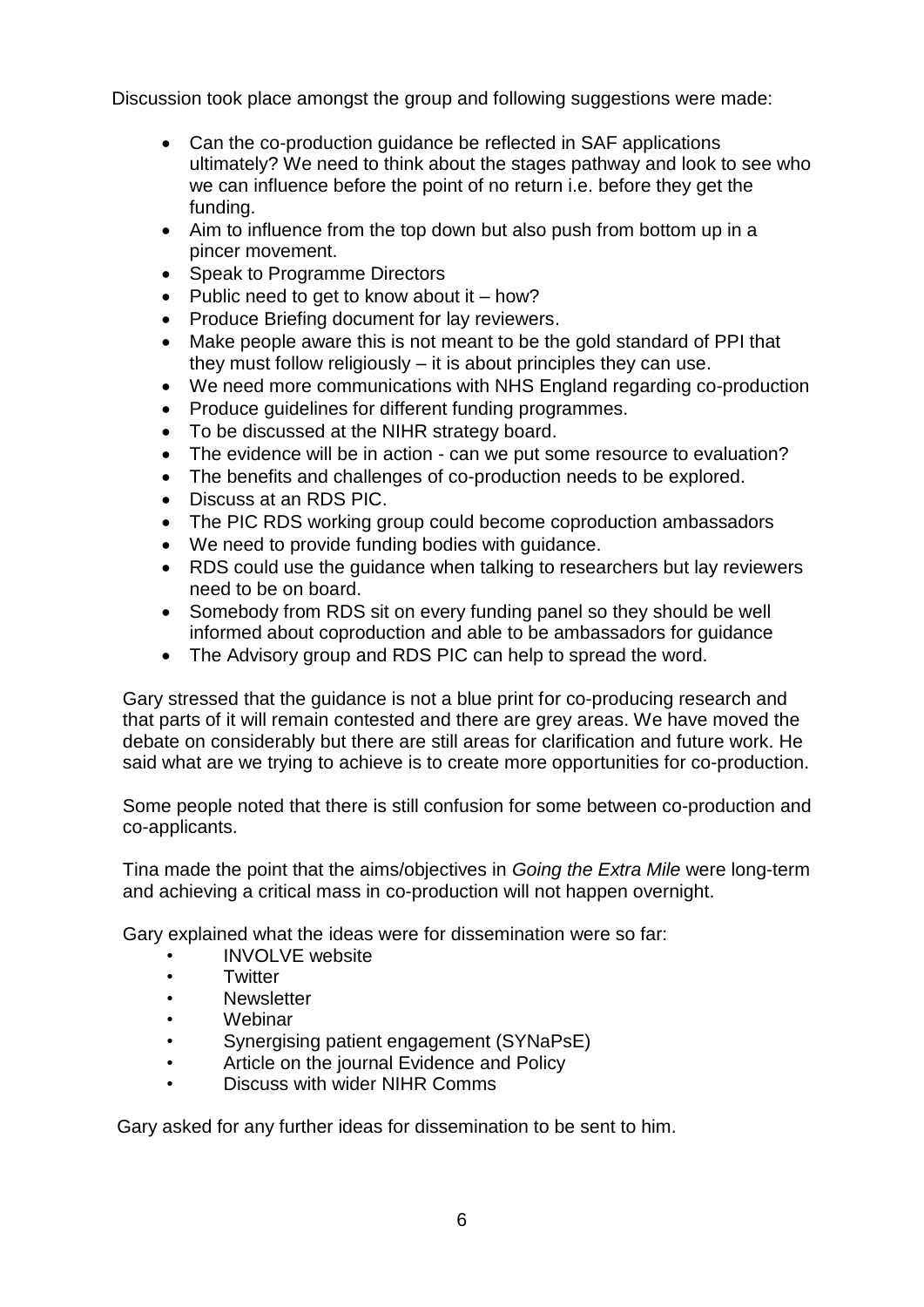## *Action*

## *Gary: Bullet points to be produced for the executive Group showing the difference between co-production and co-applicants*

## *All: Send Coproduction dissemination ideas to Gary*

### **Standards – Paula Wray**

Paula updated the group that she had focused her attention on the development of the National Standards for Public Involvement in Research as these would provide a driver for the Diversity and Inclusion work programme. She explained that the first of the standards is Inclusive Opportunities this would encourage more inclusive practice. The standards are being piloted from April 2018 so now the focus is on the resources and guidance to support the standards.

### **Diversity and inclusion**

Paula reminded the group that there is now a policy, statement and definitions for INVOLVE around diversity and inclusion and that the next step was to produce an operational plan to ensure that we are meeting the expectations set in the statement and policy. She reported that the working group had been instrumental in developing these and plans are to refresh this group with additional members from the NIHR Centres, Wellcome, Health Research Authority and other medical research charities. Paula asked the group for any other suggestions to join the group.

Paula updated the group by advising them that the Diversity statement, policy and definitions were presented at the PPI Senior Leadership Team meeting and were met with support. These were then taken to the Centre Directors Executive Board where again there was support for this work but clarity was needed about INVOLVE's role and the remit of the work. Paula is clarifying that INVOLVE's remit is purely around increasing inclusive involvement practices but that this may raise awareness across the system of opportunities to improve practice to improve health outcomes for the wider population. The statement and definitions will be presented at the NIHR Senior Leadership Team and Strategy Board in March.

Paula explained that a Top Tips guide for Diversity and Inclusion is being produced as part of the Learning and Development project. A template to capture and share examples/case studies has been developed and is being piloted by one of the projects presented at the conference.

Paula asked for others suggestions as to how to take this work forward, suggestions are detailed below:

- Piggyback events that are already happening eg panel's development days.
- Join the Equality, Diversity and Inclusion in Health Science Network launched by GlaxoSmithKline, Frances Crick Institute and Wellcome where we will contribute a nominal amount and we will bring our expertise.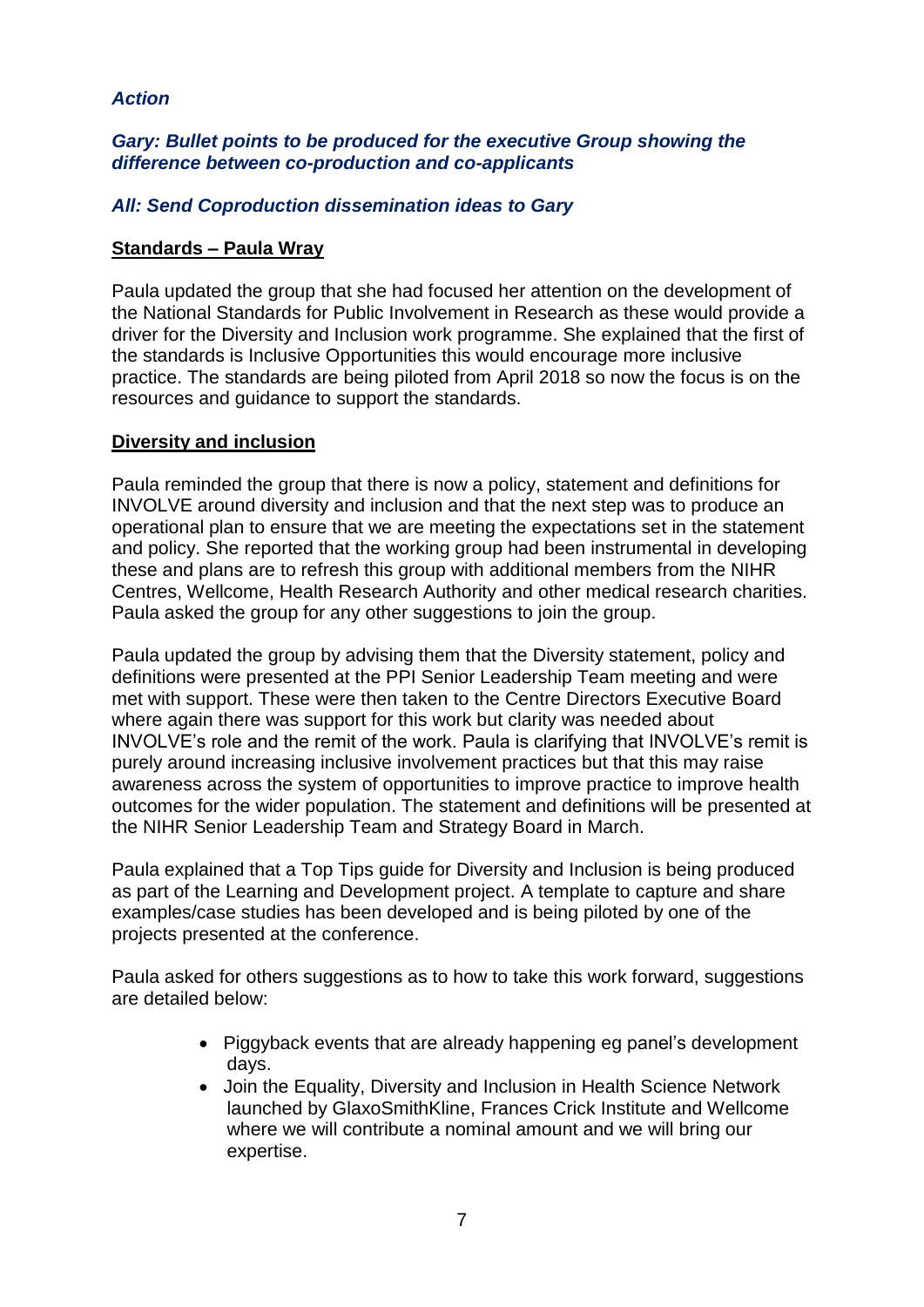- Diversity and inclusion is an area we are all seeking to address so messages and principles should be across the NIHR not just INVOLVE.
- Use examples of good practice, where adopted elsewhere.
- Young person voice needed to be included in the group
- We need to lead by example, using different methods to get voices heard.
- Tap in to the ageing network.

## *Action*

*Paula: Draw up a Diversity Logic model to show where we will get to and where we can positively influence that we haven't thought about. Paula to send model to exec for comment*

**\_\_\_\_\_\_\_\_\_\_\_\_\_\_\_\_\_\_\_\_\_\_\_\_\_\_\_\_\_\_\_\_\_\_\_\_\_\_\_\_\_\_\_\_\_\_\_\_\_\_\_\_\_\_\_\_\_\_\_\_\_**

## **4. Continuation of agenda item 3 after lunch.**

### **Learning and Development (L&D) – Martin Lodemore**

Martin outlined the learning and development plan for 2018-19. He reported on the progress of the Project Group and six sub-groups, and what they delivered during 2017, including:

- $\bullet$  New INVOLVE webpage going live this week.
- Top Tips the first 7 launched at the Conference (including 3 on L&D), with more in development. These have been well received and already being used in and beyond NIHR.
- A learning needs tool to help identify what is needed for each role, in line with the 'learner-centred' approach recommended by the previous L&D Working Group.
- Induction materials frameworks for researchers and research staff, and the 'Starting Out' guidance for new public contributors.
- A new 'Find and Share' website a project brief is about to go out for tender, developed by the subgroup in conjunction with the learning needs subgroup.
- Diversity and inclusion (D&I) strong links with this workstream, to enable learning and guidance to inform training materials (a set of Top Tips for D&I in development).
- A session and exhibition stand at the Conference.

The Executive noted the contribution made to this work by Amander Wellings and congratulated her for her continued commitment to the learning and development programme.

Martin explained that for 2018, further testing and promotion of the above resources would be ongoing. The Project Group will meet for the final time in February 2018, wrapping up much of the above activity and looking at future activity.

Two subgroups will continue into 2018 to: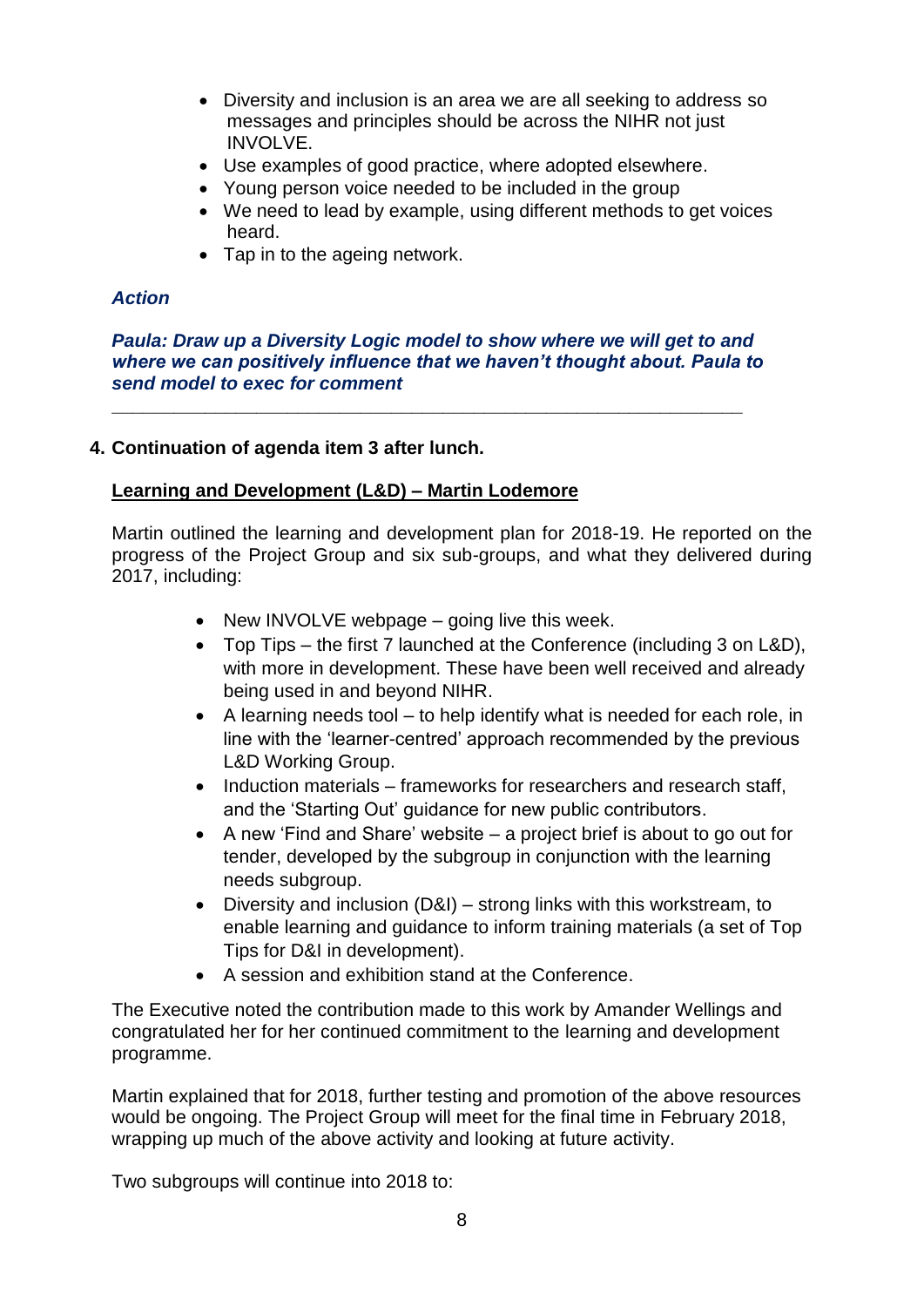- Oversee the development, testing and promotion of the 'Find and Share' website. This will allow individuals to find suitable training, or promote local activities. An online version of the learning needs tool will be included, to suggest training for particular roles.
- Develop further Top Tips with D&I, coproduction, and children and young people already on the agenda.

New for 2018 will be:

- To develop an L&D supplement to the Briefing Notes for Researchers.
- To design and deliver an L&D webinar planned for the autumn.
- To produce materials to support self-evaluation of development and learning achieved during involvement.
- To further development of induction materials to include coproduction, D&I, and the involvement of children and young people.
- To develop training materials for audiences with specific needs to address access issues for those with disabilities, cognitive impairment or learning needs.
- To explore development of a PPI e-learning package for delivery in 2018 possibly a MOOC, if a modular version can be developed within budget.

Discussions took place amongst the group for ideas for 2018 as follows:

- Rolling banner on the INVOLVE website to include a new top tip
- Posting opportunities on website should be made easy
- Should INVOLVE help others to evaluate their own learning eg create a CPD learning tool?
- Could there be a repository to store a list of all your learning?
- Discuss at SLT who is responsible for more researcher trainer courses and understand what is out there.

There was further discussion regarding updating the RDS PIC handbook in conjunction with updating the Briefing Notes for Researchers, Martin explained that we were not currently looking to update the Briefing notes as the information is current. It was suggested that a coproduction supplement could be produced as well as updating existing Briefing Note supplements which RDS PIC could use alongside their updated handbook. The question was asked as to whether sections of the RDS handbook could be included as supplements to the Briefing Notes, which may be possible – although there also may be need for the handbook as a single resource as regularly used across the RDSs.

## *Action*

## *Martin: Look at creating a rolling banner on the INVOLVE website for a new top tip*

Martin also outlined a recent development in seeking a national roll-out of the East Midlands Training Sharebank. He explained that The East Midlands Training Sharebank was developed by the public involvement leads and public members from the Research Design Service (RDS), Biomedical Research Units, and Collaboration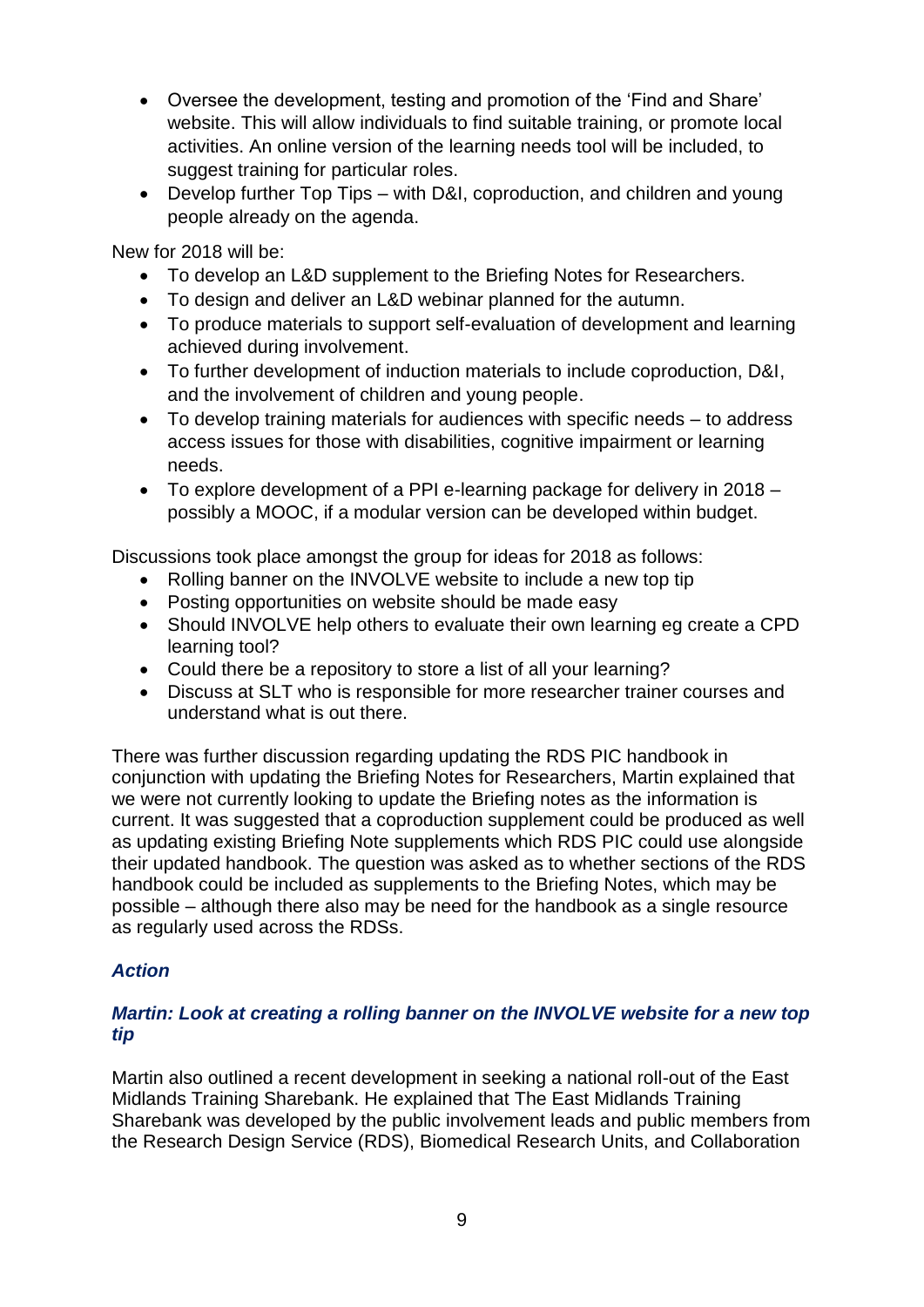for Leadership in Applied Health Research and Care (CLAHRC) and local Trust, to share the training they were each delivering independently.

This was piloted and proved to work well in sharing resources and also reaching out to new public members, people who attended the course went on to become public reviewers for RDS for example. Other regions have expressed an interest in developing a similar initiative. There was overwhelming support for this when it was presented at the conference and INVOLVE is seeking further funding to support a one-year project to roll-out the Sharebank model to regional networks.

# **Children and Young People – Kate Sonpal**

Kate explained that the Vision of the Children and Young People (CYP) work was to advance the involvement of CYP through education of researchers and PPI Leads and promotion of the impact that CYP have on research.

She reported that the objectives of the work-plan were as follows:

- 1. To form a working group of public and non-public members.
- 2. To map the CYP groups that exists nationally.
- 3. To send out a survey to researchers and PI Leads by utilising contacts in the regional networks, to understand their learning needs and the barriers that they face when involving CYP in research, in addition to finding out where they think INVOLVE can support this.
- 4. To develop a learning package in response to the survey.
- 5. To update the CYP section on the INVOLVE website in response to the survey in partnership with the working group.
- 6. To recruit CYP into the INVOLVE wider network.

Kate outlined the draft Time-plan for this work:

| February 2018:              | Formation of working group                                                   |
|-----------------------------|------------------------------------------------------------------------------|
| February/March 2018:        | Workgroup meeting                                                            |
| March 2018:                 | CYP group mapping exercise                                                   |
| March 2018:                 | Send out CYP survey                                                          |
| May 2018:                   | Working group meeting to discuss survey response and<br>plan for website     |
| September 2018:<br>Ongoing: | CYP pages on INVOLVE website updated<br>Recruit CYP to INVOLVE wider network |

Potential workgroup members: Louca-Mai Brady Jenny Preston Sophie Ainsworth Simon Stones

Kate asked the group for any comments or advice to take this forward. There was support for the proposals.

The Executive Group approved the 2018/19 work programme draft, pending team finalization and review for achievability.

**\_\_\_\_\_\_\_\_\_\_\_\_\_\_\_\_\_\_\_\_\_\_\_\_\_\_\_\_\_\_\_\_\_\_\_\_\_\_\_\_\_\_\_\_\_\_\_\_\_\_\_\_\_\_\_\_\_\_\_\_\_\_\_\_**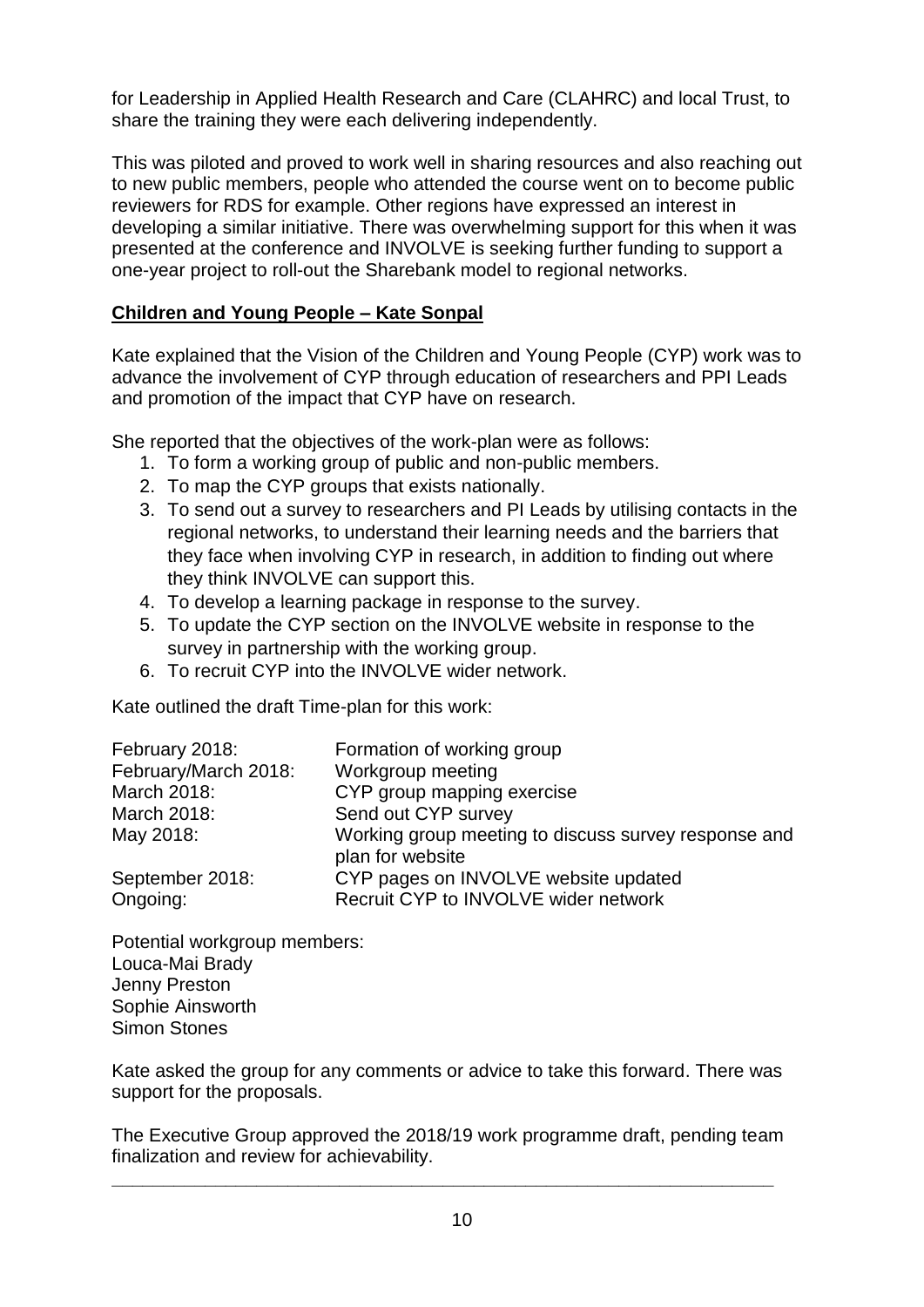## **5. Advisory Group Development**

Kate reported that Tina Coldham was successfully appointed as Chair last year and this Chair role is different from the one occupied by Simon Denegri, which was more like a Chair of a Charity role. Kate explained that Tina's role would encompass promoting INVOLVE, chairing Advisory Group meetings and supporting and endorsing INVOLVE's values. Tina will also have an important role in developing the Advisory Group; ensuring that they have regular contact outside meetings (forum); increasing the productivity of the Advisory Group and capturing this information.

Kate explained that the tenure of 5 public members of the Advisory Group is due to expire in 2018. She said that in order to provide stability and support and ensure that INVOLVE's strategic vision is realised, Zoë and the recruitment subgroup decided that two members would extraordinarily have their tenure extended. Each member was offered this opportunity. Lizzie Thomas and Veronica Swallow were both happy to become Associate members at the end of their tenure. Jo Ellins informed us that she had been on maternity leave for a period of her membership so her tenure has been extended until September 2019 to take this into account. This left one extension available.

Kate reported that the four who were interested were asked to explain how their skills, knowledge, working relationships and influence would support the Advisory Groups contribution to progressing INVOLVE's future strategic intentions. This formed a basis for one to one conversations with Zoë. Zoë and Tina will make a joint decision regarding which of the members concerned will be offered an extension to their tenure.

Kate advised that the current recruitment subgroup have been thanked and disbanded as they had achieved their initial objectives and Kate has now drafted an expression of interest document for those interested in joining the new recruitment subgroup. This opportunity will be sent out to Advisory and Associate Group members. She explained that once formed the group will review the timescale of recruitment; help design the application form and decide how we are going to reach a diverse range of people.

#### **The Draft timeline for this work:**

| January 2018                                  | Recruit to subgroup                                                               |
|-----------------------------------------------|-----------------------------------------------------------------------------------|
| February 2018                                 | Meet with recruitment subgroup (either face to face or<br>teleconference)         |
| February 2018                                 | Finalise members of interview panel                                               |
| Late February 2018                            | Design application forms with subgroup                                            |
| February/Mar 2018                             | Open recruitment to Advisory Group.                                               |
|                                               | Disseminate opportunities to apply via website, Twitter<br>and regional networks. |
| March 2018                                    | Write interview questions                                                         |
| End of March                                  | Interview panel to shortlist applicants                                           |
| Mid-April 2018                                | <b>Interviews</b>                                                                 |
| 9 <sup>th</sup> and 10 <sup>th</sup> May 2018 | New member have induction and attend Advisory Group<br>meeting                    |